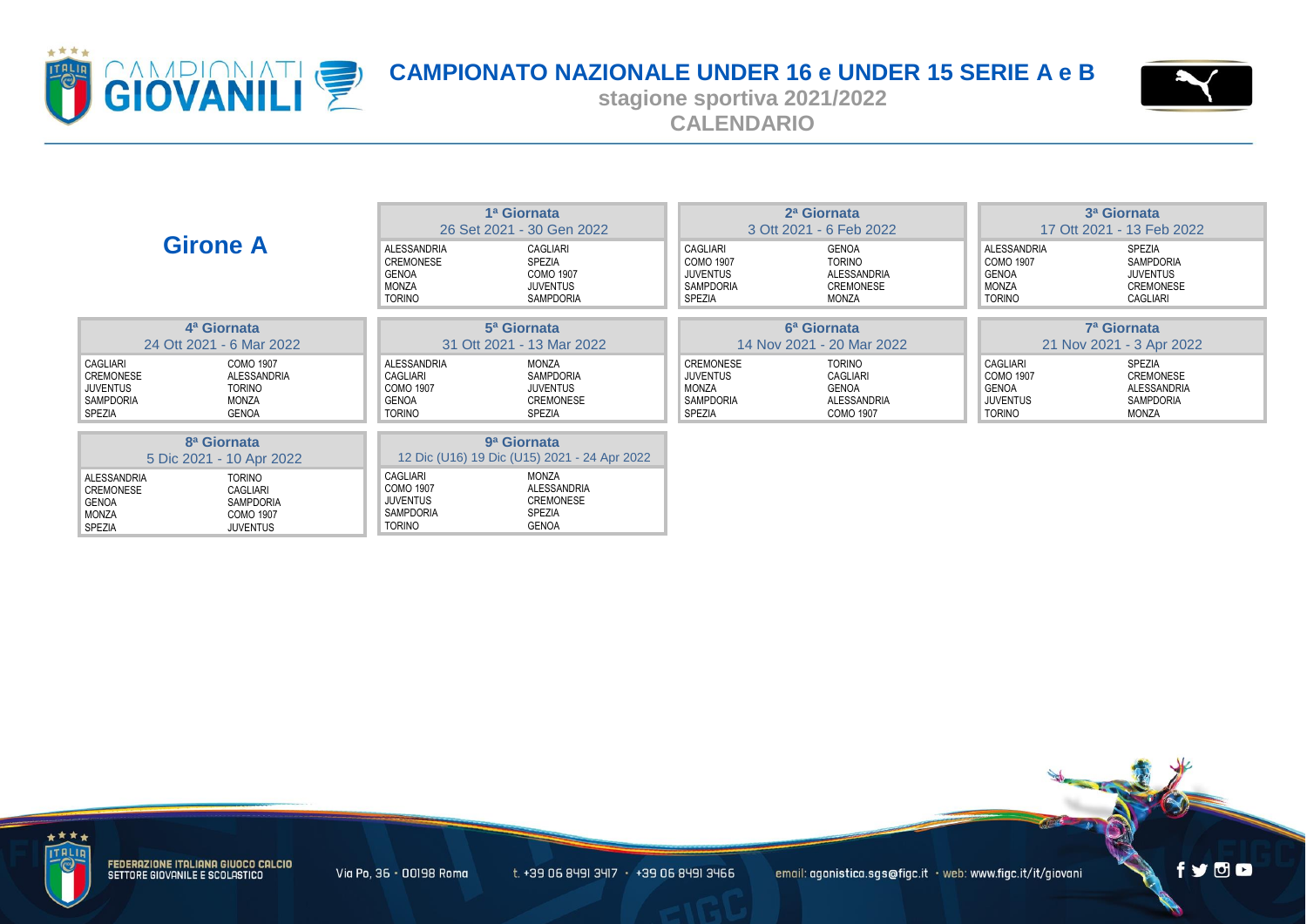



**stagione sportiva 2021/2022 CALENDARIO**

| <b>Girone B</b>                                                                               |                                                                                                 | 1ª Giornata<br>26 Set 2021 - 30 Gen 2022                                                               |                                                                                                 | 2ª Giornata<br>3 Ott 2021 - 6 Feb 2022                                                          |                                                                                          | 3ª Giornata<br>17 Ott 2021 - 13 Feb 2022                                             |                                                                                 |
|-----------------------------------------------------------------------------------------------|-------------------------------------------------------------------------------------------------|--------------------------------------------------------------------------------------------------------|-------------------------------------------------------------------------------------------------|-------------------------------------------------------------------------------------------------|------------------------------------------------------------------------------------------|--------------------------------------------------------------------------------------|---------------------------------------------------------------------------------|
|                                                                                               |                                                                                                 | <b>ATALANTA</b><br>MILAN<br>PORDENONE<br><b>UDINESE</b><br>VENEZIA                                     | CITTADELLA<br><b>VICENZA</b><br><b>INTERNAZIONALE</b><br><b>HELLAS VERONA</b><br><b>BRESCIA</b> | <b>BRESCIA</b><br>CITTADELLA<br><b>HELLAS VERONA</b><br><b>INTERNAZIONALE</b><br><b>VICENZA</b> | PORDENONE<br>VENEZIA<br><b>MILAN</b><br><b>UDINESE</b><br><b>ATALANTA</b>                | ATALANTA<br><b>INTERNAZIONALE</b><br>PORDENONE<br><b>UDINESE</b><br>VENEZIA          | MILAN<br><b>HELLAS VERONA</b><br><b>CITTADELLA</b><br><b>BRESCIA</b><br>VICENZA |
|                                                                                               | 4 <sup>a</sup> Giornata                                                                         | 5 <sup>a</sup> Giornata                                                                                |                                                                                                 | 6 <sup>a</sup> Giornata                                                                         |                                                                                          | 7 <sup>a</sup> Giornata                                                              |                                                                                 |
|                                                                                               | 24 Ott 2021 - 6 Mar 2022                                                                        |                                                                                                        | 31 Ott 2021 - 13 Mar 2022<br>14 Nov 2021 - 20 Mar 2022                                          |                                                                                                 |                                                                                          | 21 Nov 2021 - 3 Apr 2022                                                             |                                                                                 |
| <b>BRESCIA</b><br><b>CITTADELLA</b><br><b>HELLAS VERONA</b><br><b>MILAN</b><br><b>VICENZA</b> | <b>INTERNAZIONALE</b><br>UDINESE<br>ATALANTA<br>VENEZIA<br>PORDENONE                            | <b>BRESCIA</b><br><b>INTERNAZIONALE</b><br>PORDENONE<br><b>UDINESE</b><br><b>VENEZIA</b>               | <b>HELLAS VERONA</b><br>CITTADELLA<br>MILAN<br><b>VICENZA</b><br>ATALANTA                       | <b>ATALANTA</b><br>CITTADELLA<br><b>HELLAS VERONA</b><br>MILAN<br><b>VICENZA</b>                | PORDENONE<br><b>BRESCIA</b><br><b>VENEZIA</b><br><b>UDINESE</b><br><b>INTERNAZIONALE</b> | <b>BRESCIA</b><br>CITTADELLA<br><b>INTERNAZIONALE</b><br>PORDENONE<br><b>UDINESE</b> | VICENZA<br><b>HELLAS VERONA</b><br>MILAN<br><b>VENEZIA</b><br>ATALANTA          |
| 8 <sup>a</sup> Giornata<br>9 <sup>a</sup> Giornata                                            |                                                                                                 |                                                                                                        |                                                                                                 |                                                                                                 |                                                                                          |                                                                                      |                                                                                 |
|                                                                                               | 5 Dic 2021 - 10 Apr 2022                                                                        | 12 Dic (U16) 19 Dic (U15) 2021 - 24 Apr 2022                                                           |                                                                                                 |                                                                                                 |                                                                                          |                                                                                      |                                                                                 |
| ATALANTA<br><b>MILAN</b><br><b>PORDENONE</b><br><b>VENEZIA</b><br><b>VICENZA</b>              | <b>INTERNAZIONALE</b><br><b>BRESCIA</b><br><b>HELLAS VERONA</b><br>UDINESE<br><b>CITTADELLA</b> | <b>BRESCIA</b><br><b>CITTADELLA</b><br><b>HELLAS VERONA</b><br><b>INTERNAZIONALE</b><br><b>UDINESE</b> | ATALANTA<br>MILAN<br><b>VICENZA</b><br>VENEZIA<br>PORDENONE                                     |                                                                                                 |                                                                                          |                                                                                      |                                                                                 |



FEDERAZIONE ITALIANA GIUOCO CALCIO<br>SETTORE GIOVANILE E SCOLASTICO

Via Po, 36 · 00198 Roma

 $t. +39$  06 8491 3417  $+39$  06 8491 3466

email: agonistica.sgs@figc.it · web: www.figc.it/it/giovani

fydo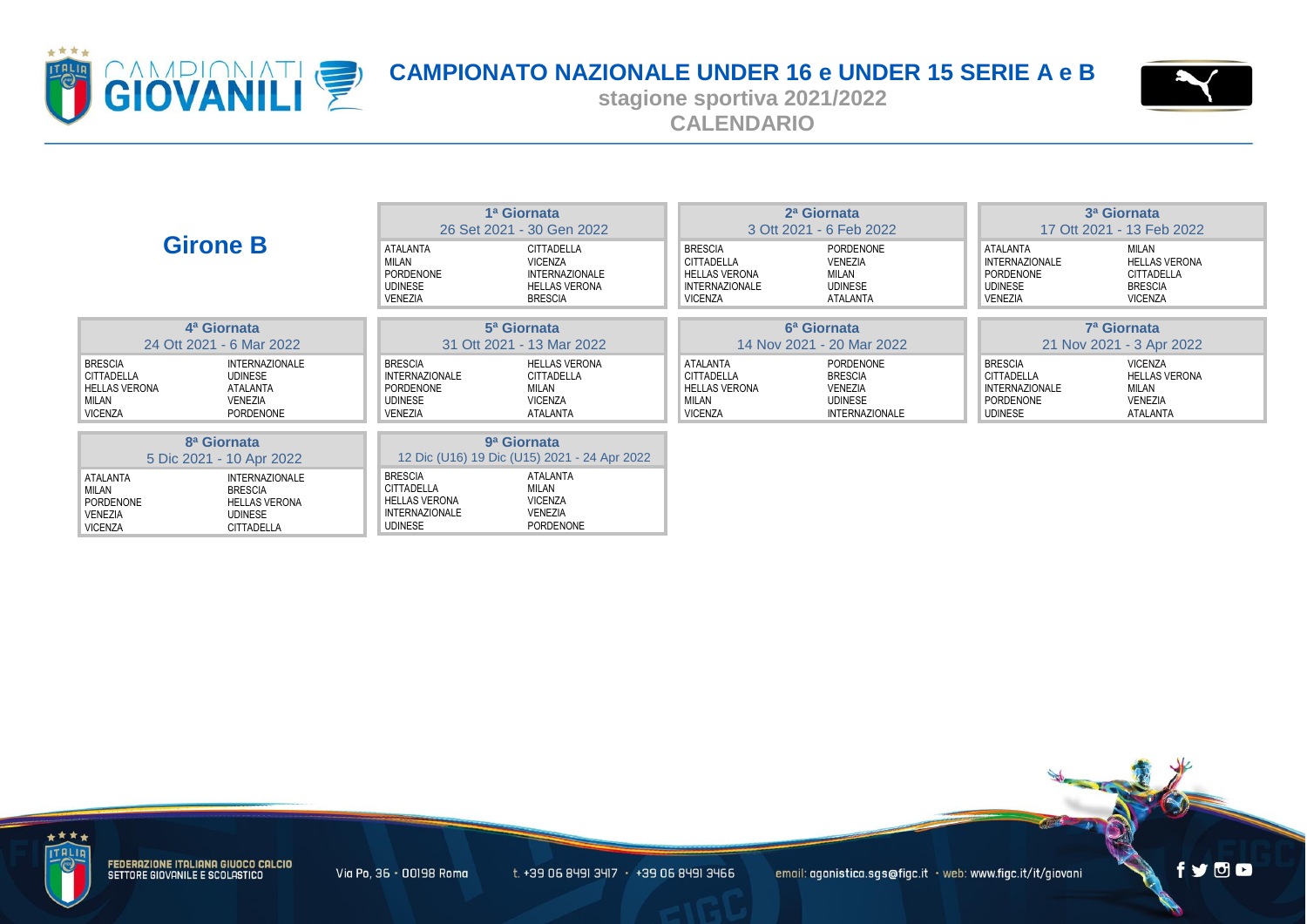



**stagione sportiva 2021/2022 CALENDARIO**

| <b>Girone C</b>                                                                                                                      |                                                                             | 1ª Giornata<br>26 Set 2021 - 30 Gen 2022                                |                                                                            | 2ª Giornata<br>3 Ott 2021 - 6 Feb 2022                               |                                                                        | 3 <sup>a</sup> Giornata<br>17 Ott 2021 - 13 Feb 2022                             |  |  |
|--------------------------------------------------------------------------------------------------------------------------------------|-----------------------------------------------------------------------------|-------------------------------------------------------------------------|----------------------------------------------------------------------------|----------------------------------------------------------------------|------------------------------------------------------------------------|----------------------------------------------------------------------------------|--|--|
|                                                                                                                                      | <b>BOLOGNA</b><br>PARMA<br><b>PISA</b><br>S.P.A.L.<br>TERNANA               | ASCOLI<br><b>FIORENTINA</b><br>PERUGIA<br>SASSUOLO<br><b>EMPOLI</b>     | <b>ASCOLI</b><br><b>EMPOLI</b><br><b>FIORENTINA</b><br>PERUGIA<br>SASSUOLO | <b>TERNANA</b><br><b>PISA</b><br>S.P.A.L.<br>PARMA<br><b>BOLOGNA</b> | <b>BOLOGNA</b><br>PARMA<br>PISA<br>S.P.A.L.<br>SASSUOLO                | <b>FIORENTINA</b><br><b>EMPOLI</b><br>TERNANA<br><b>PERUGIA</b><br><b>ASCOLI</b> |  |  |
| 4 <sup>a</sup> Giornata                                                                                                              |                                                                             | 5 <sup>a</sup> Giornata                                                 |                                                                            | 6 <sup>a</sup> Giornata                                              |                                                                        | 7 <sup>a</sup> Giornata                                                          |  |  |
| 24 Ott 2021 - 6 Mar 2022                                                                                                             |                                                                             | 31 Ott 2021 - 13 Mar 2022<br>14 Nov 2021 - 20 Mar 2022                  |                                                                            |                                                                      | 21 Nov 2021 - 3 Apr 2022                                               |                                                                                  |  |  |
| ASCOLI<br><b>PISA</b><br><b>EMPOLI</b><br>S.P.A.L.<br><b>FIORENTINA</b><br>SASSUOLO<br><b>PERUGIA</b><br>BOLOGNA<br>TERNANA<br>PARMA | <b>BOLOGNA</b><br><b>FIORENTINA</b><br>PARMA<br>S.P.A.L.<br>SASSUOLO        | <b>EMPOLI</b><br><b>ASCOLI</b><br><b>PISA</b><br>TERNANA<br>PERUGIA     | <b>ASCOLI</b><br><b>EMPOLI</b><br>PERUGIA<br><b>PISA</b><br><b>TERNANA</b> | PARMA<br>SASSUOLO<br><b>FIORENTINA</b><br>S.P.A.L.<br><b>BOLOGNA</b> | <b>BOLOGNA</b><br><b>FIORENTINA</b><br>PERUGIA<br>S.P.A.L.<br>SASSUOLO | PISA<br><b>EMPOLI</b><br><b>ASCOLI</b><br>PARMA<br>TERNANA                       |  |  |
| 8 <sup>a</sup> Giornata<br>5 Dic 2021 - 10 Apr 2022                                                                                  |                                                                             | 9 <sup>a</sup> Giornata<br>12 Dic (U16) 19 Dic (U15) 2021 - 24 Apr 2022 |                                                                            |                                                                      |                                                                        |                                                                                  |  |  |
| <b>EMPOLI</b><br>PERUGIA<br><b>PARMA</b><br><b>BOLOGNA</b><br>PISA<br>SASSUOLO<br>S.P.A.L.<br>ASCOLI<br>TERNANA<br><b>FIORENTINA</b> | ASCOLI<br><b>BOLOGNA</b><br><b>FIORENTINA</b><br><b>PERUGIA</b><br>SASSUOLO | <b>EMPOLI</b><br>S.P.A.L.<br><b>PISA</b><br><b>TERNANA</b><br>PARMA     |                                                                            |                                                                      |                                                                        |                                                                                  |  |  |



FEDERAZIONE ITALIANA GIUOCO CALCIO<br>SETTORE GIOVANILE E SCOLASTICO

Via Po, 36 · 00198 Roma

 $t. +39$  06 8491 3417  $+39$  06 8491 3466

email: agonistica.sgs@figc.it · web: www.figc.it/it/giovani

fydo